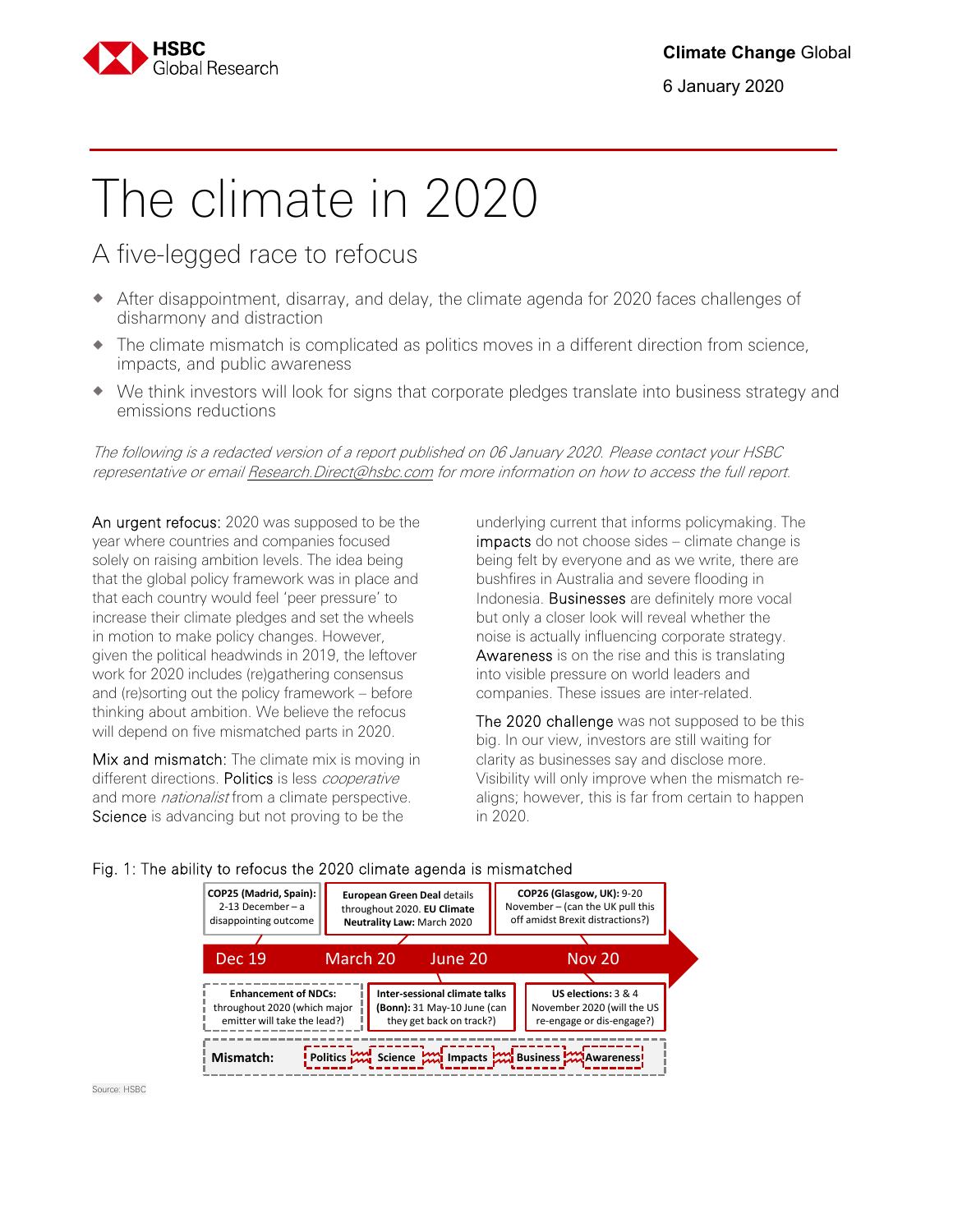

### **2020 – a bigger mismatch**

- As climate science and public awareness move forwards, some aspects of global climate politics are moving backwards
- Businesses are more vocal but need to take the next step
- ◆ Four other issues that will influence the agenda include European Green Deal, the US election, carbon pricing and healthcare

#### **More uncertainty in the climate mix**

We think 2020 will see developments that make the climate mismatch much more complicated. Politics, science, impacts, business, and awareness influence each other but are moving at different paces.

Politics: There is now more discord and disagreement as certain countries pursue more climate nationalist rather than *global collectivist* policies. Science is revealing an increased urgency to act as significantly deeper changes are required in the global economy. Yet climate science is not the policy response undercurrent it should be. Impacts: The stream of climate-related events continues with all regions being affected. The effects of these record breaking events are going well beyond physical damage and highlight the inadequacy of social infrastructure and welfare mechanisms in many areas. Business leaders are becoming more vocal in discussing climate matters; however, pledges must be implemented and the changes to corporate strategy may not reduce emissions fast enough. Awareness: This comes from three areas: (1) a better understanding of the science, (2) a direct experience of climate impacts, and (3) a frustration with the slow pace of change at a political and corporate level.

 As 2019 draws to a close, it remains on track to be the second or third warmest year on record… Temperatures are only part of the story…

World Meteorological Organization, 20 Dec 2019

#### **Impacts - from physical to social and financial**

Climate-related events are impacting all regions with fires, floods, unseasonable temperatures or extreme weather, while records are now seemingly broken in quick succession. We look at the physical, social and financial impacts.

**Physical:** The physical impacts of climate change – acutely felt through extreme events – did not let up in 2019. Almost all regions were affected by extreme weather events. Some areas were hit by events not normal for the location such as wildfires in the UK or extremely warm temperatures in boreal areas during the winter. These events highlight the need for a potential rethink of adaptation measures as well as preparation for more chronic or slow-onset events such as sea level rises.

Social: The human side of these impacts is also apparent – the direct effects of extreme events such as death, displacement, and livelihoods lost, but also the indirect health effects such as air quality, food insecurity, and malnutrition. In Australia, the current wildfires have refocused discussion over the adequacy of the government's response to climate change.

Financial: The financial implications of these impacts not only cause near-term losses or rebuild costs, but we think 2020 will see some industries rethink just how well prepared they are for climate change. For example, the insurance industry is having to consider how it charges and pays out for events that are recurring more frequently. The New York Times reported (12 May 2019) that insurance companies were cancelling policies in "fire-prone parts" of California. However, the state "took the highly unusual step of banning the practice, a decision that exacerbates the insurance industry's miscalculation of the cost of climate change."

In the US alone, the number of catastrophes has been creeping up (Fig 3) and this is commensurate with property insurance claims.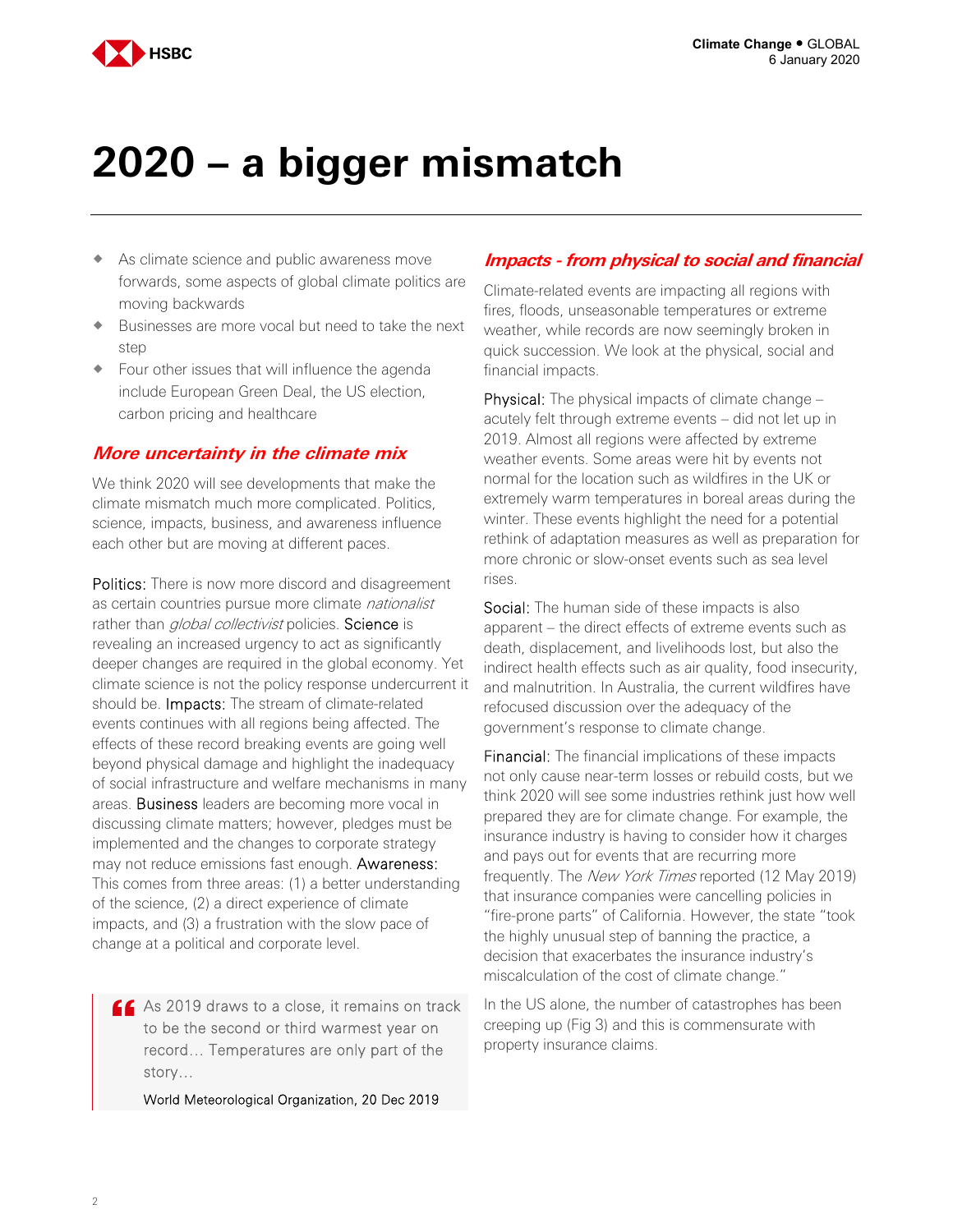

#### Fig. 2: Some notable extreme events (Jan-Oct 2019)

| Extreme event       | Month     | Country/Region | Comments                                                                                                                 |
|---------------------|-----------|----------------|--------------------------------------------------------------------------------------------------------------------------|
| Extreme temp        | January   | Hong Kong      | Third warmest January on record - 1.8°C above average                                                                    |
| Heat Wave           | January   | Chile          | Temperatures reaching 40°C in some locations. Max temperature ever recorded in Santiago - 38.3°C                         |
| Extreme temp        | January   | <b>Brazil</b>  | Rio de Janeiro registered second highest temp since 1961 - 37.4°C                                                        |
| Extreme temp        | January   | Australia      | Warmest January since 1910 - 2.91°C above 1961-1990 average                                                              |
| Extreme temp        | February  | UK             | Recorded max temperature of over 20°C first time ever in a winter month                                                  |
| Extreme temp        | February  | Netherlands    | Highest maximum temperature in February since 1901: 18.9°C                                                               |
| Extreme temp        | February  | Austria        | Austria set a national maximum temperature                                                                               |
| Extreme temp        | February  | France         | Hottest winter day since 1950: 21.3°C                                                                                    |
| Extreme temp        | March     | Alaska, US     | Warmest March since state-wide records 1925                                                                              |
| Extreme temp        | March     | Hong Kong      | Jan-March mean, max & min temperatures were highest on record                                                            |
| Heavy rainfall      | March     | Denmark        | Wettest march since 1874                                                                                                 |
| Cyclone             | March     | Mozambique     | Over 3m people in eastern Africa were affected and 1,070 people died                                                     |
| Extreme temp        | April     | Finland        | Warmest April on record for 13 stations                                                                                  |
| Wildfire            | April     | UK             | 96 wildfires over 25ha or larger land area; total area burned 17,199ha                                                   |
| Wildfire            | April     | Norway         | 148 homes evacuated and huge area impacted                                                                               |
| Extreme temp        | April     | Australia      | Fourth warmest April on record                                                                                           |
| Heavy rainfall      | April     | Spain          | Wettest rainfall since 2008 and fourth wettest since 1965                                                                |
| <b>Extreme Temp</b> | May       | Japan          | 36 stations set a new all-time maximum temperature record                                                                |
| <b>Extreme Temp</b> | May       | New Zealand    | Fourth highest autumn temperature since 1909: 14.4°C                                                                     |
| Heavy rainfall      | May       | Austria        | Top ten wettest Mays in the last 162 years                                                                               |
| Drought             | May       | Australia      | Drier than average conditions: 45% below average                                                                         |
| <b>Extreme Temp</b> | June      | Europe         | Warmest June on record (EU, Germany, Austria); 2nd warmest in other countries                                            |
| <b>Extreme Temp</b> | June      | Argentina      | Fifth highest June temperature since 1961                                                                                |
| <b>Extreme Temp</b> | June      | Hong Kong      | Warmest January-June period on record                                                                                    |
| Wildfire            | June      | Indonesia      | Over 4,000 hotspots in Central / Western Indonesia impacting 285,000 ha                                                  |
| Wildfire            | June      | Arctic Circle  | Released 50 megatons of carbon dioxide in June                                                                           |
| Drought             | June      | Spain          | Seventh driest since national records began in 1910                                                                      |
| Heavy rainfall      | June      | <b>UK</b>      | Above average precipitation, England had its eighth wettest June since 1910                                              |
| <b>Extreme Temp</b> | July      | Europe         | Belgium, Germany, Luxembourg, Netherlands set new temperature records                                                    |
| Extreme Temp        | July      | Israel         | Several stations had record breaking July                                                                                |
| <b>Extreme Temp</b> | July      | Bahrain        | Third highest July temperature since 1902                                                                                |
| <b>Extreme Temp</b> | July      | Hong Kong      | Highest July minimum temperature                                                                                         |
| <b>Extreme Temp</b> | July      | New Zealand    | Second warmest July since 1909                                                                                           |
| Drought             | July      | Australia      | Drier than average conditions: 53% below average                                                                         |
| <b>Extreme Temp</b> | August    | Spain          | Tenth warmest August since 1965                                                                                          |
| <b>Extreme Temp</b> | August    | Austria        | Tenth warmest August in 253-year record                                                                                  |
| <b>Extreme Temp</b> | August    | Bahrain        | Fifth warmest August since 1902                                                                                          |
| Wildfire            | August    | Arctic Circle  | The region emitted approximately 120MtCO <sub>2</sub> over July-August. Wildfires burned for over 11 weeks               |
| Wildfire            | August    | Amazon         | Released c.25bn tonnes CO <sub>2</sub> from 1-26 August* highest estimated emissions for August for all Brazilian states |
| Wildfire            | August    | Spain          | 9,000 people were evacuated in the Canary Island fires                                                                   |
| Drought             | August    | Australia      | Drier than average conditions: 53% below average                                                                         |
| Wildfire            | September | Australia      | 130 bushfires impacting approx. 55,0000 ha                                                                               |
| Drought             | September | Australia      | Drier than average conditions: 59% below average                                                                         |
| Drought             | September | Argentina      | Second driest September since 1961                                                                                       |
| <b>Extreme Temp</b> | October   | Australia      | Third warmest October since 110 year record                                                                              |
| Heavy Rainfall      | October   | France         | One of the 10 wettest October since 1959                                                                                 |
| Drought             | October   | Australia      | Driest October since 2002, 5th driest in the 120-year record: 65% below average                                          |
| <b>Extreme Temp</b> | October   | Bahrain        | Warmest October since 1902                                                                                               |

Source: NOAA Climate reports, Reliefweb-United Nations Office for the Coordination of Humanitarian Affairs (OCHA), Copernicus Atmosphere Monitoring Service, \*CAMS, EMDAT

#### Fig. 3: Could there come a stage where property will become uninsurable?



Note: Dollar value of claim is adjusted for inflation through 2018 by the Insurance Information Institute using GDP implicit price deflator.<br>Source: Property Claim Services, Bureau of Economic Analysis, Insurance Informati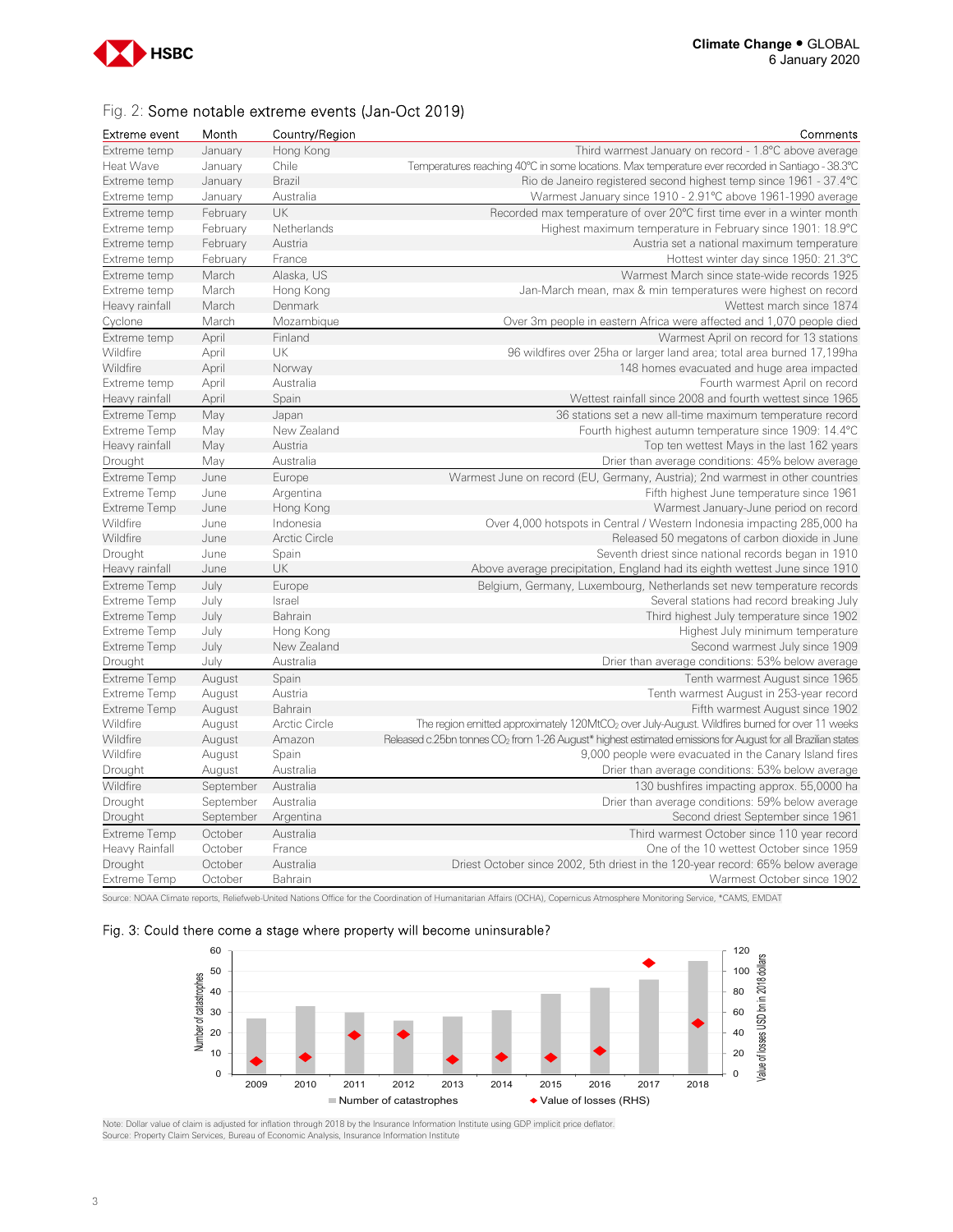

#### **Politics – delaying the supposed 2020 watershed**

Global politics has undergone a shift in the past few years and this is now beginning to affect the collective efforts to tackle climate change. Nationalist or protectionist economic policies are inconsistent with working together globally to mitigate emissions or adapt. The effects of this came to the surface through the stalemate and delay at COP25 last month. Without directly attributing the failure to any single cause, UN Secretary-General António Guterres still could not be any more positive than "I am disappointed with the results of #COP25".

Without being able to separate political developments from global climate ambition, we think 2020 faces a big uphill challenge – to agree on the administrative aspects (essentially the loose ends of the Paris rulebook) whilst at the same time agreeing to raise ambition levels. These tasks will come together at COP26, which takes place in Glasgow, Scotland in November 2020. There are a number of stepping stones throughout the year such as the intersessional climate negotiations in Bonn in June as well as "ambition consensus building", which is also supposed to take place throughout the year.

#### **Science: Advancing without leaving others behind**

The *Emissions Gap Report 2019* from UNEP (UN Environment Programme), released in late November just ahead of COP25, demonstrates a continuous rise in greenhouse gas (GHG) emissions. This shows that the gap  $-$  of where we are vs. where we should be  $-$  is getting wider (Fig 4) and will continue to grow unless emissions growth is reduced and starts to decline. The growth rate in GHGs was 1.5% per year over the last decade, with little sign of a peak in the coming few years. This shows a global failure to slow emissions growth through policy.

With the gap between emission decline for 1.5°C still widening, it means that even deeper reductions are now required to get "back on track" which would require tougher policies at both a country and a business level. By 2030, global emissions would need to be 25% and 55%

lower than in 2018 to limit global warming to the 2°C and 1.5°C pathways, respectively.

#### **Businesses – rhetoric vs. strategy**

The movement towards aligning with 1.5°C has gained momentum and we expect this to continue in 2020, amongst businesses at least. Whilst the rhetoric is positive – business leaders can say anything – there is concern that these pledges do not always translate into actual company strategy or targets.

One way to demonstrate a commitment to reducing emissions is by signing up to a target approved by the 'Science Based Target initiative' (SBT) where businesses align themselves with the reductions required by science. Previously, the SBT would certify companies that aligned themselves with 2°C, but as of October 2019, the initiative announced it would no longer approve 2°C aligned targets, instead only approving well-below 2°C or 1.5°C targets.

#### **Awareness – Time person of the year**

Swedish teenager, Greta Thunberg, was named Time magazine's person of the year for 2019 for her role in raising public awareness of climate change. Millions marched, protested, and took part in strikes for climate change in a somewhat coordinated fashion this past year. The result has been an upswing in public awareness of the causes of climate change and the mismatched action from governments and businesses.

As larger swathes of the general public become more aware of the need for climate action, we believe that 2020 will see even more pressure applied to all different kinds of institutions, public, private, and non-profit. This pressure may take time to effect change but the seeds of change are being sown, in our opinion. For instance, although some world leaders or businesses are not swayed, others may see embracing climate action as an opportunity and make pledges. Over time, the pressure will shift to converting pledges to action and actual reduction. Climate change has featured more prominently in recent elections.

#### Fig. 4: As emissions rise, the emissions gap widens

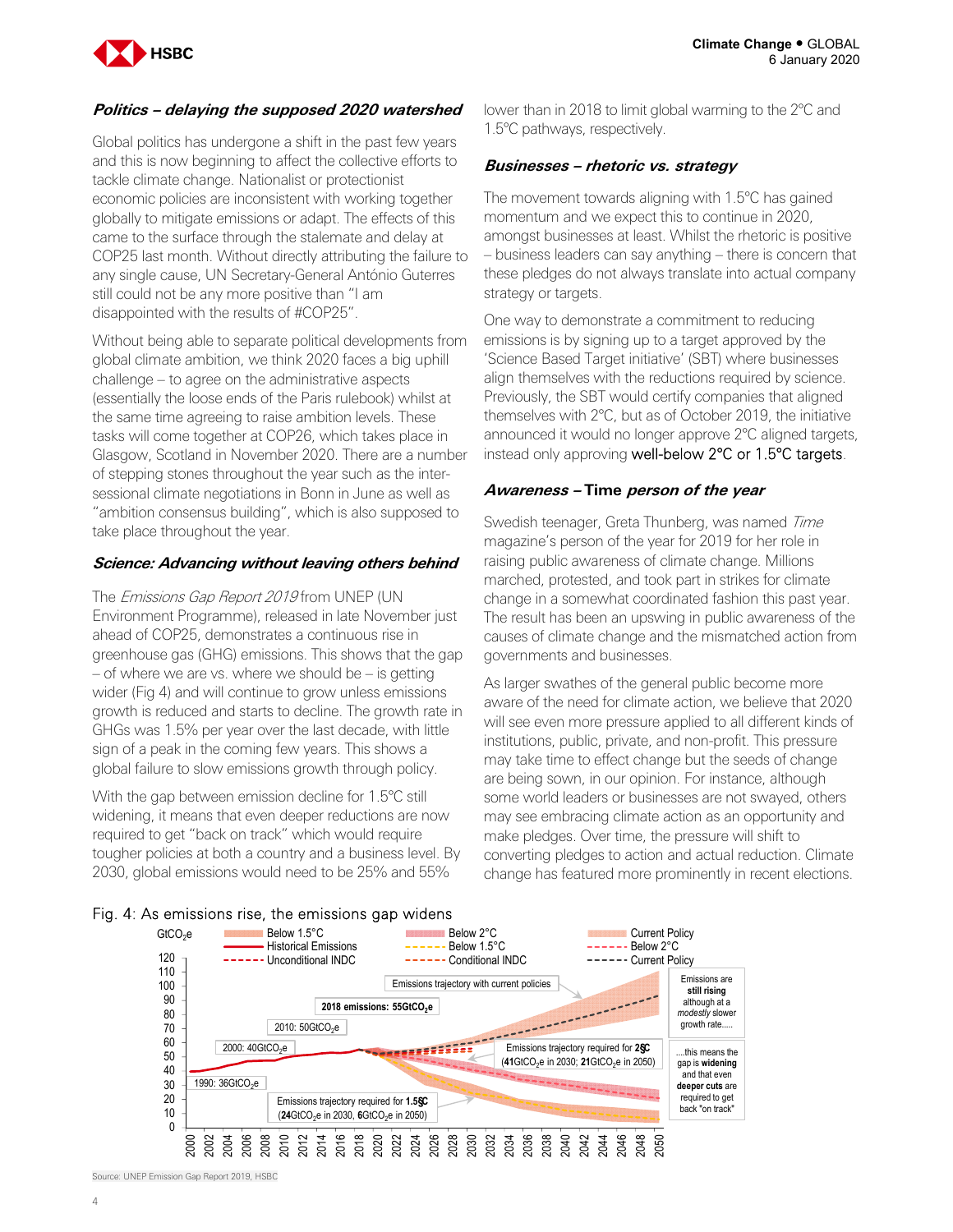

#### **Other issues to watch in 2020**

Although climate change affects all regions and all sectors, besides the five broad moving parts we discuss above, we highlight four important influencing issues for 2020.

#### **European Green Deal – the beginning**

The EU unveiled the European Green Deal in December 2019 as a new growth strategy designed to touch every part of the economy with the aim of making Europe the "first climate-neutral continent". 2020 should see more details released for various parts of the Deal.

The new Commission would like to see the 2030 target raised to at least 50-55% by 2030 in the summer. This could be crucial in "encouraging" other countries to raise their own ambition levels in 2020.

#### **Carbon pricing – a fork in the road**

Around 46 countries and the whole EU have a carbon pricing scheme in place (according to the World Resources Institute). The latest include Singapore; South Africa, and Argentina.

In 2020, Mexico will launch a test program for emissions trading and China may also try to "re-launch" its national emissions trading. We expect the Canadian government to continue to push through its carbon tax across all provinces.

Expect to hear more about carbon offsetting in 2020

- ◆ Zero sum: Carbon offsets (credits) are generated through emission reduction or avoidance activities. These credits may be purchased by third parties and the "credit" applied to their own carbon account.
- **Resurgence:** Given the momentum surrounding pledges towards net zero and carbon neutrality in the future, many countries and companies will likely try to use carbon offsets to meet these targets – causing offsets to be in vogue again.

#### **The US presidential election – in or out**

The US will formally withdraw from the Paris Agreement on 4 November 2020. Most of the year will likely be dominated by the presidential election, which takes place the day before, on 3 November 2020.

As the only party to formally withdraw from the Paris Agreement, the presidential election will determine

whether the US re-engages or disengages with the global climate process. But we must also consider the House of Representatives and Senate elections, which can also have a major influence on US Federal climate policy.

#### **Climate change and health**

As the social implications of climate change become more prominent and include gender, indigenous, and vulnerable communities, we think that health will continue to be a theme. Warmer weather can exacerbate air pollution through drier lands (dust) and wildfires, and those affected by heat, air pollution or disease will increasingly seek out healthcare.

The World Health Organisation (WHO) released its Health and Climate Change survey report in December 2019. It found that, out of 101 countries surveyed, only half had a national health and climate change strategy or plan and that most countries had low implementation of these strategies with finance being a barrier.

As the probability of more severe extreme events increases, we think local authorities may find that healthcare infrastructure is not equipped to cope with the numbers affected. Although it will take time, countries may be forced to think more about healthcare as part of their national adaptation strategies.

#### **Conclusion**

The path for 2020 is uncertain because it depends on how the politics, science, impacts, business, and public awareness will influence each other. We believe the impacts will continue throughout the year, and, devastating as these are, will raise public awareness. The science will continue to trickle along and climate ambition for business and politics will depend on the response to public pressure.

With the economic impact from climate-change related events intensifying, it is becoming increasingly important for investors to be alert to the risks and opportunities that may arise from climate change.

This note is a redacted version of a report published on 06 January 2019. Please contact your HSBC representative or email Research.Direct@hsbc.com for more information on how to access the full report.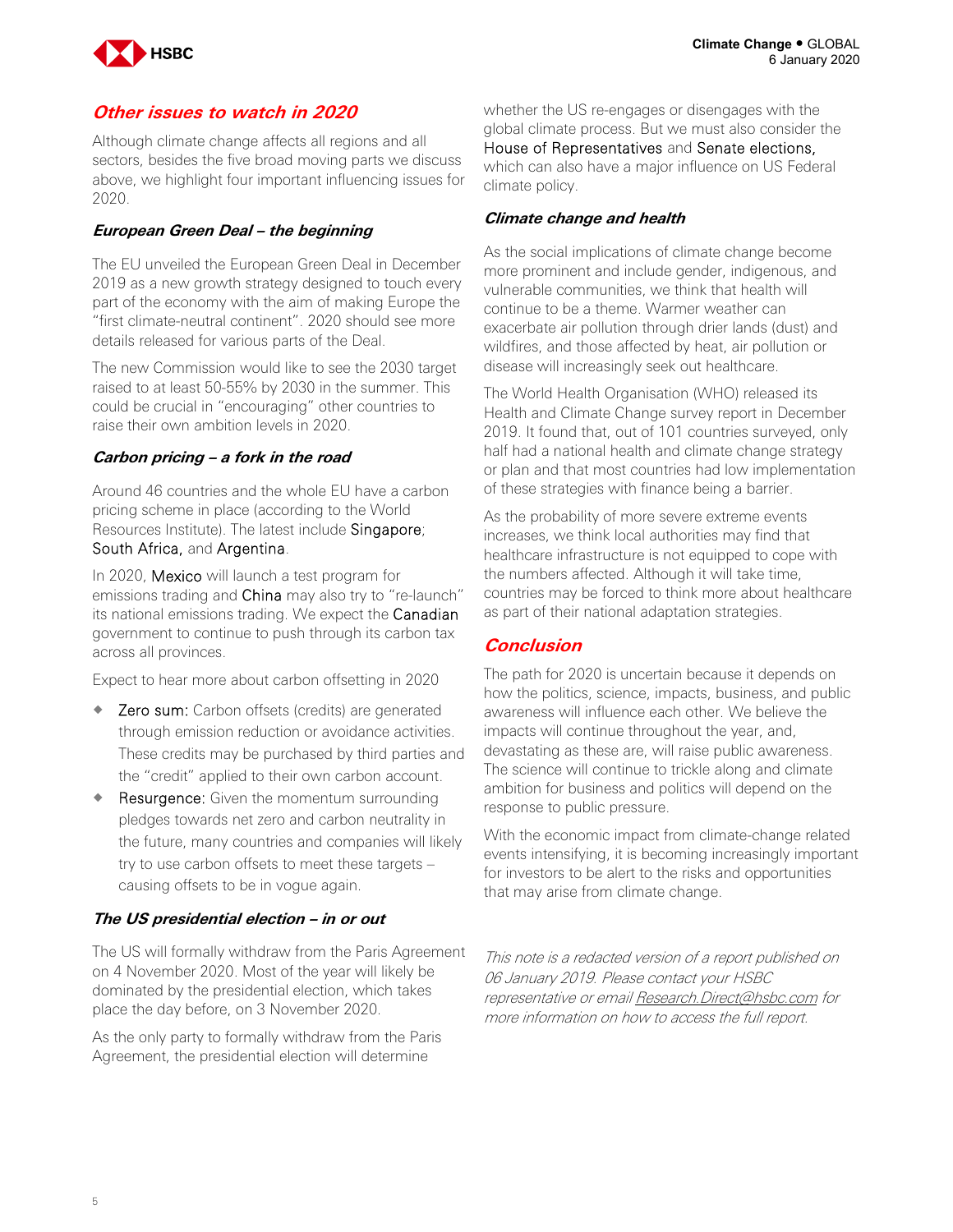## **Disclosure appendix**

#### **Analyst Certification**

The following analyst(s), economist(s), or strategist(s) who is(are) primarily responsible for this report, including any analyst(s) whose name(s) appear(s) as author of an individual section or sections of the report and any analyst(s) named as the covering analyst(s) of a subsidiary company in a sum-of-the-parts valuation certifies(y) that the opinion(s) on the subject security(ies) or issuer(s), any views or forecasts expressed in the section(s) of which such individual(s) is(are) named as author(s), and any other views or forecasts expressed herein, including any views expressed on the back page of the research report, accurately reflect their personal view(s) and that no part of their compensation was, is or will be directly or indirectly related to the specific recommendation(s) or views contained in this research report: Wai-Shin Chan, CFA, Ashim Paun, Lucy Acton, CFA and Tessie Petion

#### **Important disclosures**

This document has been prepared and is being distributed by the Research Department of HSBC and is intended solely for the clients of HSBC and is not for publication to other persons, whether through the press or by other means.

This document is for information purposes only and it should not be regarded as an offer to sell or as a solicitation of an offer to buy the securities or other investment products mentioned in it and/or to participate in any trading strategy. Advice in this document is general and should not be construed as personal advice, given it has been prepared without taking account of the objectives, financial situation or needs of any particular investor. Accordingly, investors should, before acting on the advice, consider the appropriateness of the advice, having regard to their objectives, financial situation and needs. If necessary, seek professional investment and tax advice.

Certain investment products mentioned in this document may not be eligible for sale in some states or countries, and they may not be suitable for all types of investors. Investors should consult with their HSBC representative regarding the suitability of the investment products mentioned in this document and take into account their specific investment objectives, financial situation or particular needs before making a commitment to purchase investment products.

The value of and the income produced by the investment products mentioned in this document may fluctuate, so that an investor may get back less than originally invested. Certain high-volatility investments can be subject to sudden and large falls in value that could equal or exceed the amount invested. Value and income from investment products may be adversely affected by exchange rates, interest rates, or other factors. Past performance of a particular investment product is not indicative of future results.

HSBC and its affiliates will from time to time sell to and buy from customers the securities/instruments, both equity and debt (including derivatives) of companies covered in HSBC Research on a principal or agency basis or act as a market maker or liquidity provider in the securities/instruments mentioned in this report.

Analysts, economists, and strategists are paid in part by reference to the profitability of HSBC which includes investment banking, sales & trading, and principal trading revenues.

Whether, or in what time frame, an update of this analysis will be published is not determined in advance.

For disclosures in respect of any company mentioned in this report, please see the most recently published report on that company available at www.hsbcnet.com/research. HSBC Private Banking clients should contact their Relationship Manager for queries regarding other research reports. In order to find out more about the proprietary models used to produce this report, please contact the authoring analyst.

#### **Additional disclosures**

- 1 This report is dated as at 06 January 2020.
- 2 All market data included in this report are dated as at close 07 October 2019, unless a different date and/or a specific time of day is indicated in the report.
- 3 HSBC has procedures in place to identify and manage any potential conflicts of interest that arise in connection with its Research business. HSBC's analysts and its other staff who are involved in the preparation and dissemination of Research operate and have a management reporting line independent of HSBC's Investment Banking business. Information Barrier procedures are in place between the Investment Banking, Principal Trading, and Research businesses to ensure that any confidential and/or price sensitive information is handled in an appropriate manner.
- 4 You are not permitted to use, for reference, any data in this document for the purpose of (i) determining the interest payable, or other sums due, under loan agreements or under other financial contracts or instruments, (ii) determining the price at which a financial instrument may be bought or sold or traded or redeemed, or the value of a financial instrument, and/or (iii) measuring the performance of a financial instrument or of an investment fund.